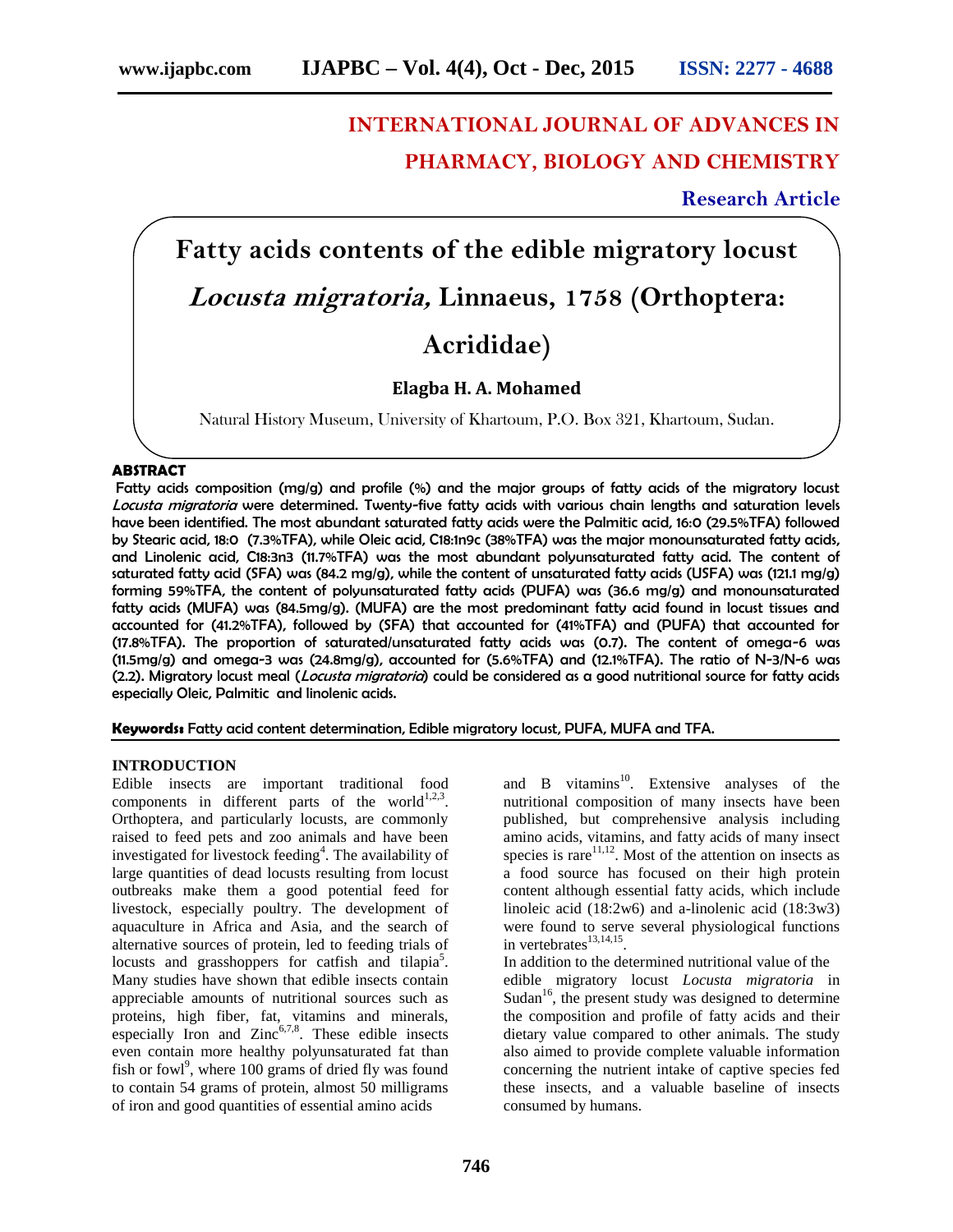#### **MATERIAL AND METHODS**

#### **Sample collection**

The migratory locusts, *Locusta migratoria*, was purchased from the traditional market in Khartoum. The insects were crushed and grinded to powder and used to extract lipids and determine the composition and profile of fatty acids in locust tissues.

#### **Fatty acid analysis**

Lipid extraction from 10g samples was done using the procedure of Folch et al<sup>17</sup>. Fatty acids were analyzed as their methyl esters with a gas chromatography-mass spectrometry (GC-MS; Hewlett-Packard 5890 GC), according to the procedure of study of Ahlgren G and identified by comparing their retention time with those of several commercial standard mixtures (Supelco, USA) $^{18}$ . The concentration of individual fatty acid and different groups of fatty acids was calculated using Heneicosanoic acid (C21:0) as internal standard and the result was expressed in mg/g dry weight and (%)/TFA.

#### **RESULTS**

Tables (1) represents the fatty acids composition and profile and Table (2) represents the major groups of fatty acids in the migratory locust. Twenty-five fatty acids with various chain lengths and saturation levels have been identified. The most abundant saturated fatty acids was the Palmitic acid, 16:0 (29.5%TFA) followed by Stearic acid, 18:0 (7.3%TFA), while Oleic acid, C18:1n9c (38%TFA) was the major monounsaturated fatty acid and Linolenic acid, C18:3n3 (11.7%TFA) was the most abundant polyunsaturated fatty acid. The content of saturated fatty acids (SFA) was (84.2 mg/g) (Figure 1), while the content of unsaturated fatty acids (USFA) was (121.1 mg/g) forming 59%TFA, the content of polyunsaturated fatty acids (PUFA) was (36.6 mg/g) and monounsaturated fatty acids (MUFA) was (84.5mg/g). As shown in (Figure 2), (MUFA) are the most predominant fatty acid found in locust tissues accounted for (41.2%TFA), followed by (SFA) accounted for (41%TFA) and (PUFA) accounted for (17.8%TFA). The proportion of saturated/unsaturated fatty acids was (0.7). The content of omega-6 was  $(11.5mg/g)$  and omega-3 was  $(24.8mg/g)$ , accounted for (5.6%TFA) and (12.1%TFA). The ratio of N-3/N- 6 was (2.2).

#### **DISCUSSION**

Arachidonic acid was detected in the migratory locust, *Locusta migratoria*<sup>14</sup> and the cricket *Acheta domesticus*, and Lauric acid was reported as the dominant fatty acid in soldier fly larvae<sup>19</sup>. These acids has not been detected in migratory locust used

in the present study. The dominant fatty acid in the migratory locust was Oleic, Palmitic, Linolenic and Stearic acids, which are similar to the patterns observed for house flies, Turkestan cockroaches, mealworms, superworms, waxworms, crickets and tebo worms. The phospholipid fatty acid composition of the adult *T. molitor* was analyzed and over 80 percent of these fatty acids consisted of Palmitic, Stearic, Oleic and Linoleic acids<sup>7</sup>. Same fatty acids were found in high amounts in *T. molitor* larvae.

The present results were also consistent with Finke et al, who found that polyunsaturated fatty acids(PUFA) were the most predominant fatty acids found in four species of feeder insects, followed by saturated fatty acids (SFA) and monounsaturated fatty acids (MUFA)<sup>15</sup>. Polyunsaturated fatty acids (PUFA) were the most predominant fatty acids found in eight analyzed insects, followed by saturated fatty acids (SFA) and monounsaturated fatty acids (MUFA).In a study of migratory desert locust, *Locusta migratoria* (Orthoptera: Acrididae), found in the alpine grasslands in China, the percent of unsaturated fatty acids in total fat was found to range from 75.3– 79.7%: linolenic acid was (25–30.3%) and oleic acid was (26.6–30.1%).

The functions of fatty acids that are essential to vertebrates apply also to insects. Since insects are poikilotherins the degree of unsaturation of the fatty acids associated with the phospholipids is very important for fluidity of the membranes. The present results and those of previous studies, show that insect fatty acids have very high ratio of the polyunsaturated<sup> $6,19$ </sup>, but had not reported consistent pattern for fatty acids profiles of a variety of insect species. According to Ahlgren et al, insect fatty acid patterns appear to largely reflect the fatty acid composition of the insect's  $food<sup>18</sup>$ . Although the nutritional values of edible insects are highly different among various species $8,20,21,22,23$  and in same group at different metamorphic stages of the insect and its habitat and diet<sup>24,25,26,27</sup>, however, a meal of migratory locust (*Locusta migratoria*) could be used for fish in aquaculture and for captive insectivores as well as humans $^{12,15}$ .

#### **CONCLUSION**

Depending on the present study and previous results, it can be concluded that migratory locust meal (*Locusta migratoria*) could be used as food and feed for both fish in aquaculture, poutry and captive insectivores as well as humans. Data of the present study are valuable in assessing the nutrient intake of migratory locust. Investigation of other nutrients such as vitamins could add more importance of migaratory locust as food and feed.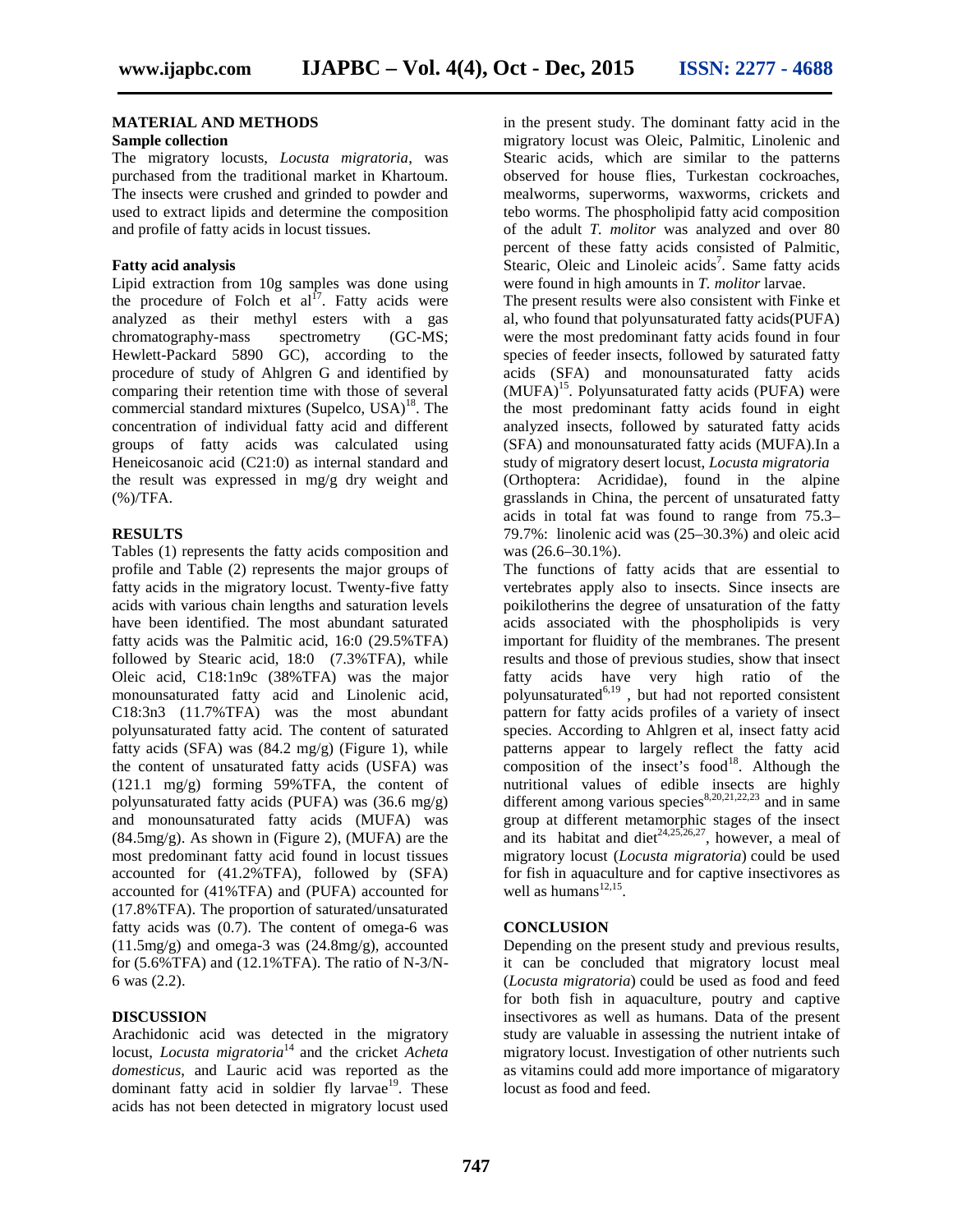| Fatty acids composition $(mg/g)$ and profile $(\%)$ in the migratory locust, <i>Locusta migratoria</i> . |        |       |  |
|----------------------------------------------------------------------------------------------------------|--------|-------|--|
| Fatty acid                                                                                               | mg/g   | $\%$  |  |
| Caproic acid (C6:0)                                                                                      | 0.76   | 0.37  |  |
| Capric acid (C10:0)                                                                                      | 0.24   | 0.12  |  |
| Lauric acid (C12:0)                                                                                      | 0.23   | 0.11  |  |
| Tridecanoic acid (C13:0)                                                                                 | 0.18   | 0.09  |  |
| Myristic acid (C14:0)                                                                                    | 3.89   | 1.90  |  |
| Pentadecanoic acid (C15:0)                                                                               | 0.22   | 0.11  |  |
| Palmitic acid (C16:0)                                                                                    | 60.61  | 29.52 |  |
| Palmitoleic acid (C16:1)                                                                                 | 2.31   | 1.13  |  |
| Heptadecanoic acid (C17:0)                                                                               | 1.13   | 0.55  |  |
| Cis-10-heptadecanoic acid (C17:1)                                                                        | 0.22   | 0.11  |  |
| Stearic acid (C18:0)                                                                                     | 15.06  | 7.33  |  |
| Elaidic acid (C18:1n9t)                                                                                  | 3.74   | 1.82  |  |
| Oleic acid ME (C18:1n9c)                                                                                 | 78.02  | 38    |  |
| Linolelaidic acid (C18:2n6t                                                                              | 0.51   | 0.25  |  |
| Linoleic acid (C18:2n6c)                                                                                 | 10.76  | 5.24  |  |
| Arachidic acid (C20:0)                                                                                   | 0.94   | 0.46  |  |
| Linolenic acid (C18:3n6)                                                                                 | 0.22   | 0.11  |  |
| Cis-eicosenoic acid (C20:1)                                                                              | 0.21   | 0.1   |  |
| Linolenic acid (C18:3n3)                                                                                 | 24.01  | 11.69 |  |
| Cis-eicosadienoic acid (C20:2)                                                                           | 0.32   | 0.16  |  |
| Behenic acid (C22:0)                                                                                     | 0.21   | 0.1   |  |
| Eicosatrienoic C20:3n3                                                                                   | 0.55   | 0.27  |  |
| Tricosanoic acid (C23:0)                                                                                 | 0.55   | 0.27  |  |
| Lignoceric acid (C24:0)                                                                                  | 0.19   | 0.09  |  |
| Docosahexaenoic C22:6n3 (DHA)                                                                            | 0.24   | 0.12  |  |
| Sum                                                                                                      | 205.32 | 100   |  |

**Table 1**

**Table 2**

| The major groups of fatty acids in the migratory locust, <i>Locusta migratoria</i> . |  |
|--------------------------------------------------------------------------------------|--|
|--------------------------------------------------------------------------------------|--|

| Fatty acids groups | mg/g  | $\%$ |
|--------------------|-------|------|
| <b>SFA</b>         | 84.2  | 41   |
| <b>MUFA</b>        | 84.5  | 41.2 |
| <b>PUFA</b>        | 36.6  | 17.8 |
| <b>USFA</b>        | 121.1 | 59   |
| SFA / USFA         | 0.7   |      |
| Omega - 6 (N-6)    | 11.5  | 5.6  |
| Omega - 3 (N-3)    | 24.8  | 12.1 |
| $N-6/N-3$          | 0.5   |      |
| $N-3/N-6$          | 2.2   |      |

**748**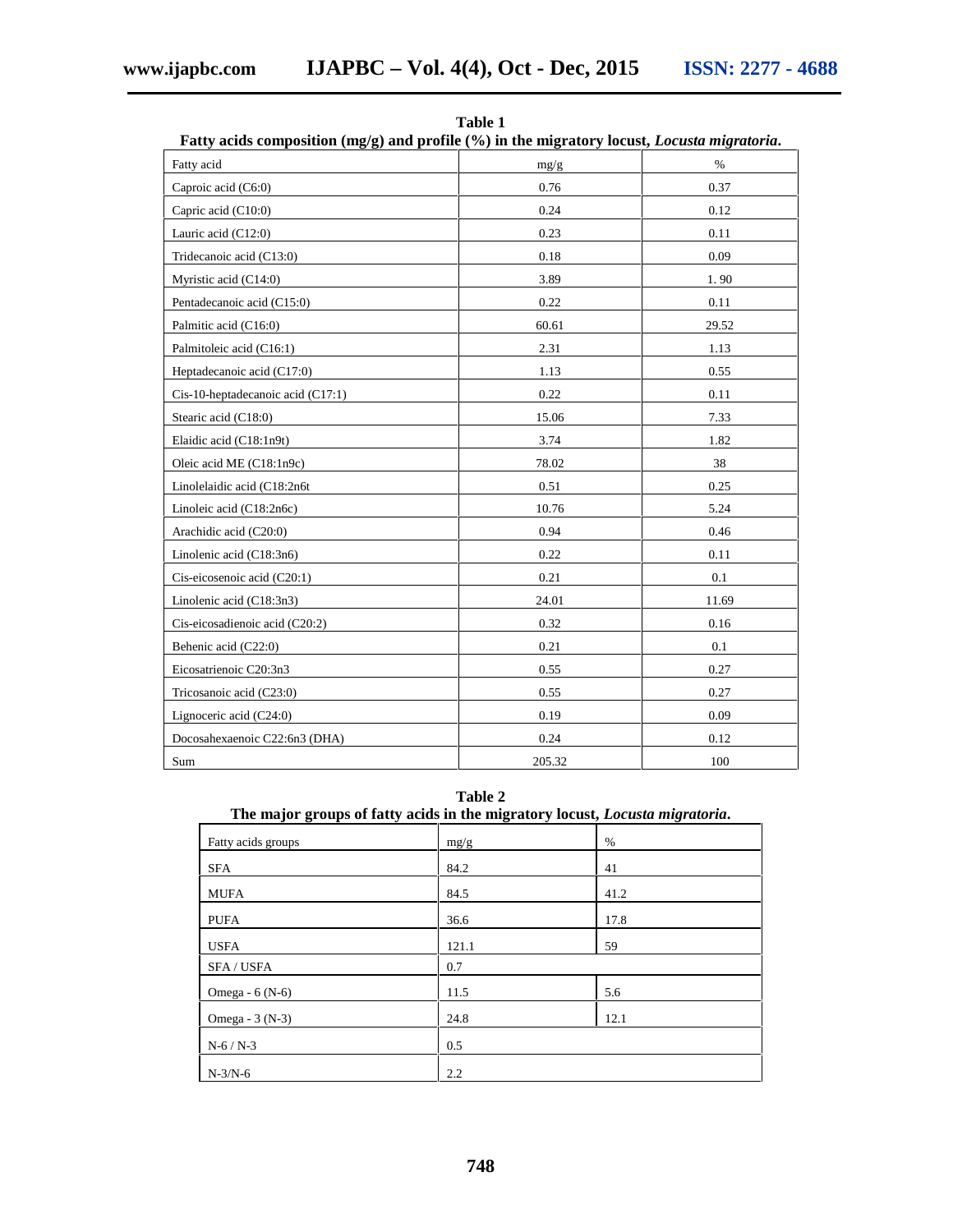

**Figure 1 The contents (mg/g) of major groups of fatty acids in the migratory locust,** *Locusta migratoria***.**



**Figure 2**

**The contents (mg/g) and percentage (%TFA) of omega-3 and omega-6 fatty acids in the migratory locust,** *Locusta migratoria***.**

#### **REFERENCES**

- 1. Banjo AD, Lawal OA, Songonuga EA. The nutritional value of fourteen species of edible insects in Southwestern Nigeria. Afr. J. Biotech., 2006; 5(3): 298-301.
- 2. DeFoliart GR. The human use of insects as food and as animal feed. Bull. Entomol. Soc. Am., 1989; 35: 22-36.
- 3. Heuzé VA. The traditional use of arthropods in